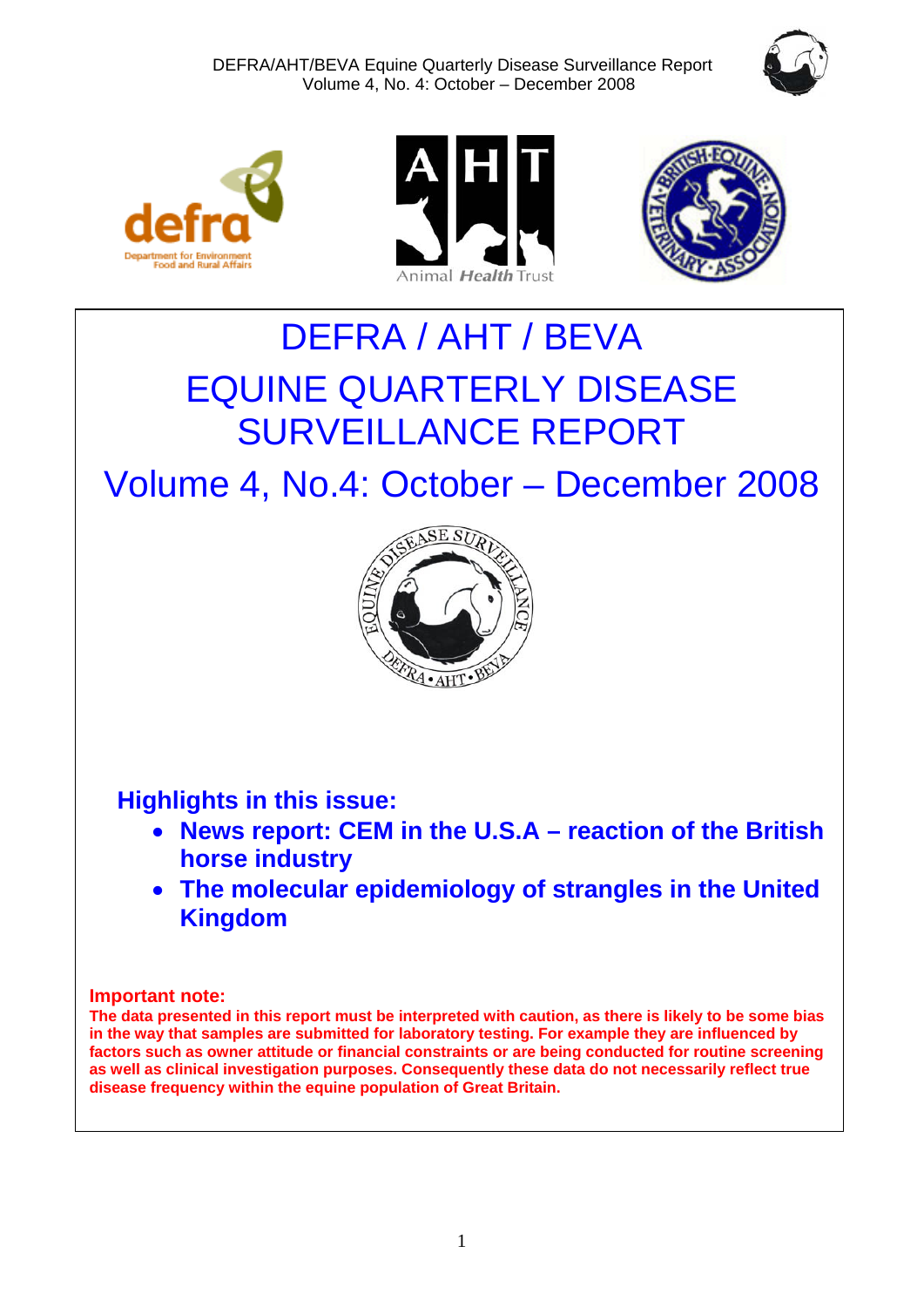

## **TABLE OF CONTENTS**

| <b>INTRODUCTION</b>                                                        | $\mathbf{3}$   |
|----------------------------------------------------------------------------|----------------|
|                                                                            |                |
| <b>VIROLOGY DISEASE REPORT FOR THE FOURTH QUARTER OF 2008</b>              | 5              |
| <b>EQUINE HERPES VIRUS ABORTION</b>                                        |                |
| <b>EQUINE HERPES VIRUS NEUROLOGICAL DISEASE</b>                            |                |
| <b>EQUINE INFLUENZA</b>                                                    | $\frac{6}{6}$  |
| <b>BACTERIOLOGY DISEASE REPORT FOR THE FOURTH QUARTER OF 2008</b>          | $\overline{7}$ |
| <u>NEWS REPORT: CEM IN THE U.S.A - REACTION OF THE BRITISH HORSE</u>       |                |
| <b>INDUSTRY</b>                                                            | 8              |
| <b>FOCUS ARTICLE: THE MOLECULAR EPIDEMIOLOGY OF STRANGLES IN THE</b>       |                |
| <b>UNITED KINGDOM</b>                                                      | 10             |
| <b>TOXIC &amp; PARASITIC DISEASE REPORT FOR THE FOURTH QUARTER OF 2008</b> | 12             |
| <b>REPORT ON POST-MORTEM EXAMINATIONS FOR THE FOURTH QUARTER 2008 13</b>   |                |
| <b>EAST ANGLIA</b>                                                         | <u> 13</u>     |
| <b>HOME COUNTIES</b>                                                       | 14             |
| <b>SOUTH WEST</b>                                                          | 15             |
| <b>NORTHERN ENGLAND</b>                                                    | <u>16</u>      |
| <b>SCOTLAND</b>                                                            | 16             |
| <b>NORTHERN IRELAND</b>                                                    | 17             |
| <b>ACKNOWLEDGEMENTS</b>                                                    | 18             |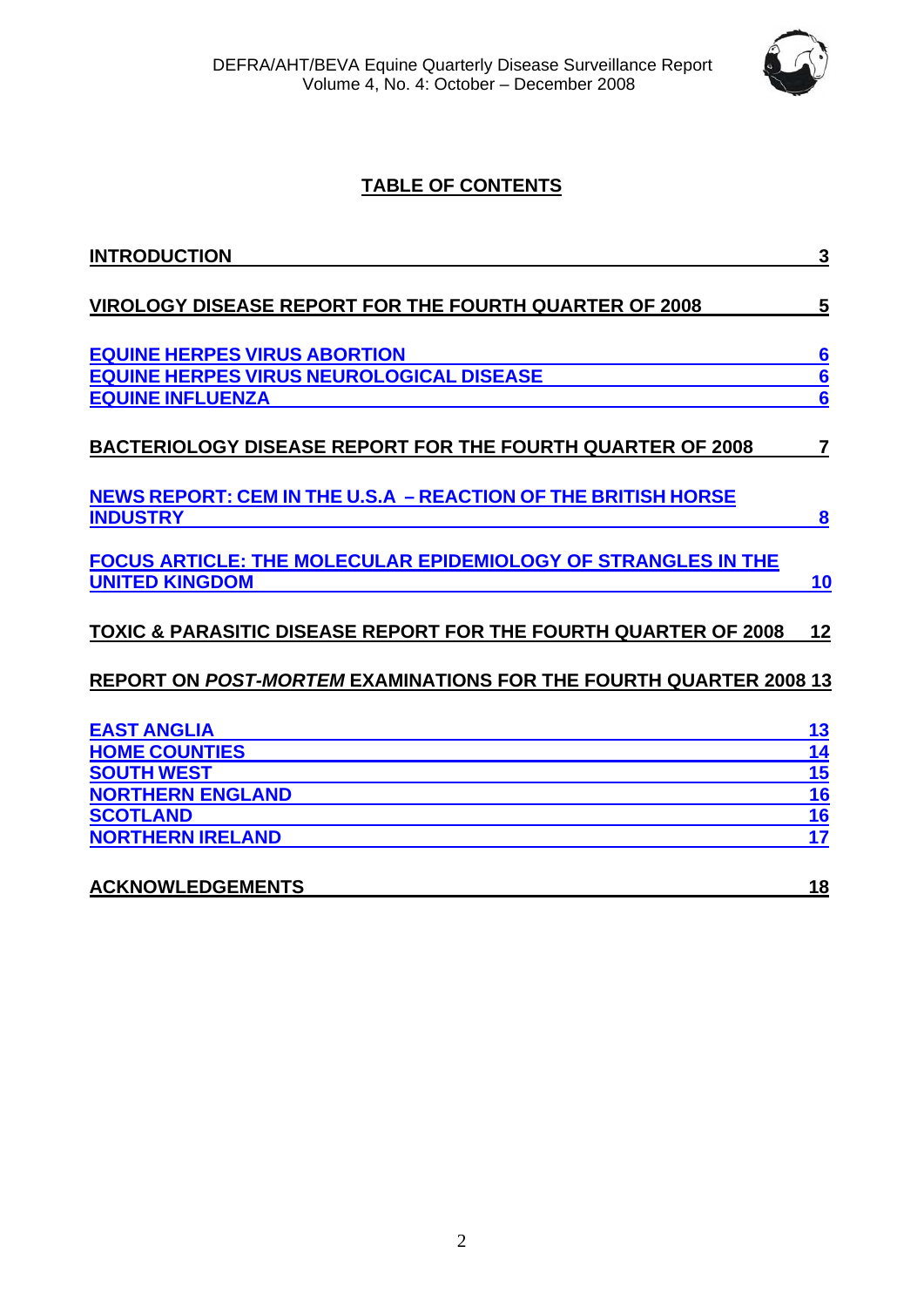

### **Introduction**

Welcome to the fourth quarterly equine disease surveillance report for 2008 produced by DEFRA, BEVA and the Animal Health Trust. Regular readers will be aware that this report collates equine disease data arising from multiple diagnostic laboratories and veterinary practices throughout the United Kingdom giving a unique insight into equine disease occurrence on a national scale.

### **Defra news**

New equine identification regulations will be introduced in England later this year to comply with EU Regulation 504/2008. Public consultation on the new regulations closed on 2<sup>nd</sup> February 2009. The new regulations will require all foals born after 30th June 2009 to be identified with a microchip and be issued with a passport by 31st December in the year in which they are born or within 6 months of birth, whichever is later. Failure to correctly identify animals under the new rules could lead to a fine of up to £5000. Equidae born before 1st July 2009 which at that date do not have a passport under the existing regulations will have to be identified with a passport and microchip by 31st December 2009. Passports issued before 1st July 2009 under the existing rules will remain valid and a new passport and microchipping will not be required. The new regulations will also require equidae to be accompanied by their passport at all times, with some exceptions (notably when stabled or at pasture or moved on foot where the passport can be retrieved within 3 hours). The new regulations also tighten the requirements for passports to be available and updated at the time of any treatment of equidae with veterinary products. The new regulations will cover all species of equidae, including exotic equidae such as zebra. Please see the Defra website for further information [\(Click here](http://www.defra.gov.uk/corporate/consult/equine-id/q-and-a.htm)). The European Regulations will also be implemented in Scotland, Wales and Northern Ireland. Further details can be found on the devolved governments websites (Scotland [Click here](http://www.scotland.gov.uk/Publications/2009/02/04114456/1); Wales [Click here](http://new.wales.gov.uk/publications/accessinfo/drnewhomepage/environmentdrs2/environmentdrs2008/2768471/?lang=en) and Northern Ireland [Click here\)](http://www.dardni.gov.uk/index/consultations/active-consultations/consultations-consultation-on-revised-equine-identification-legislation.htm)

Defra has recently published a Qualitative Risk Assessment (QRA) for West Nile Virus in response to the ongoing outbreak of WNV in Italy. This risk assessment looks at the risk of incursion of WNV into the UK via various pathways. The report can be found on the Defra website [\(Click here\)](http://www.defra.gov.uk/animalh/diseases/monitoring/pdf/qra-wnv-090210.pdf).

On 18th December 2008 the EU Commission voted to establish a vaccine bank containing monovalent live attenuated vaccines against African Horse Sickness (AHS) virus. This permits 100,000 doses of each of serotypes 1, 2, 3, 4, 6, 7 and 8 to be held within the bank. Defra is supportive of this initiative and recognises that whilst the QRA for AHS ([Click here\)](http://www.defra.gov.uk/animalh/diseases/monitoring/pdf/ahs_uk081106.pdf) published in November 2008 assessed the risk of incursion of the disease into the UK as very low, the impact should it occur, could be significant. Vaccine contained within the bank will only be considered for use in emergency situation. More details regarding the AHS vaccine bank can be found on Defra's website ([Click here](http://www.defra.gov.uk/animalh/diseases/notifiable/africanhorse/index.htm)).

A meeting between Defra and key equine stakeholders was held on February 9th. The meeting was focused on equine exotic diseases and was an opportunity for industry and government to share their views. The aim of the meeting was to increase understanding of equine exotic disease with the aim of allowing industry and government to work together to help reduce the likelihood of disease incursion into the UK and the impact of disease should it do so.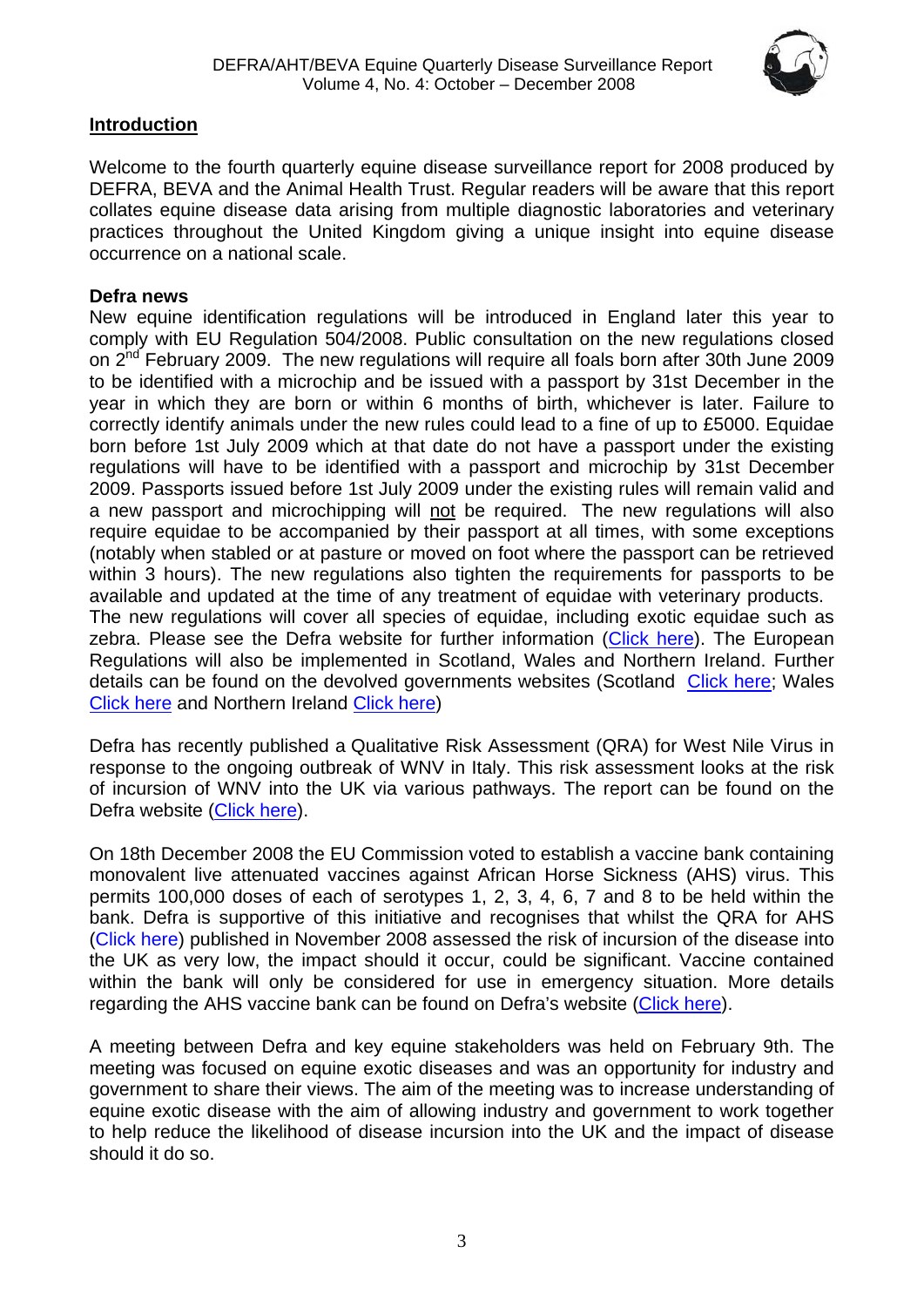

### **Equine grass sickness**

In November 2006 the Horse Trust Awarded the Animal Health Trust's Epidemiology Unit a grant to develop and implement a nationwide surveillance scheme for equine grass sickness in the UK. This project is now well underway and the preliminary research findings were outlined in the quarterly disease report back in April 2008. Georgette Kluiters, the project's research assistant, would like to stress that this is an ongoing project and in order to maintain an accurate representation of the disease it is urged that all horse owners and vets report any cases of grass sickness they may encounter throughout 2009 to the scheme. This can be done by contacting Georgette directly either via email at [georgette.kluiters@aht.org.uk](mailto:georgette.kluiters@aht.org.uk), by phone on 01638 555664 or by visiting the scheme's website at [www.equinegrasssickness.co.uk.](http://www.equinegrasssickness.co.uk/)

### **International disease occurrences**

On 10<sup>th</sup> December 2008 the first of a series of 11 CEM cases among breeding stallions was detected in the United States of America. The situation is ongoing with tracing and screening of horses currently going on in 45 states of the U.S.A. As a consequence of this outbreak the HBLB Codes of Practice for venereal pathogens, including CEM, have undergone an interim update. More information is provided on the outbreak and the response in a short news article prepared by Franziska Wohlfender, DipVMS(Berne), Dr.med.vet.(Berne), FVH(equine), MRCVS from the Animal Health Trust's Epidemiology and Disease Surveillance Unit.

A total of 18 outbreaks of H3N8 equine influenza have so far been reported to the OIE from various regions of India since November 2008. The reported outbreaks have affected in excess of 18,000 animals and have involved 16 deaths [\(Click here](http://www.oie.int/wahis/public.php?page=disease_immediate_summary&disease_type=Terrestrial&disease_id=61&empty=999999)). Further details on the characterisation of the causative equine influenza virus are awaited.

### **Focus article**

.

In this issue Philip Ivens, MA VetMB CertEM (Int.Med.) MRCVS from the Royal Veterinary College presents some data from a research project that he is conducting in conjunction with the Animal Health Trust on the molecular epidemiology of strangles in the United Kingdom.

We reiterate that the views expressed in these focus articles are the authors' own and should not be interpreted as official statements of DEFRA, BEVA or the AHT.

Access to all of the equine disease surveillance reports can be made on a dedicated page on the Animal Health Trust website at http://www.aht.org.uk/equine disease.html or via the BEVA and Defra websites at<http://www.beva.org.uk/>and <http://www.defra.gov.uk/animalh/diseases/vetsurveillance/species/horses/index.htm>

We would remind readers and their colleagues that a form is available on the AHT website for registering to receive reports free of charge, via e-mail, on a quarterly basis. The link for this registration form is available via [http://www.aht.org.uk/equine\\_disease\\_registration.html](http://www.aht.org.uk/equine_disease_registration.html)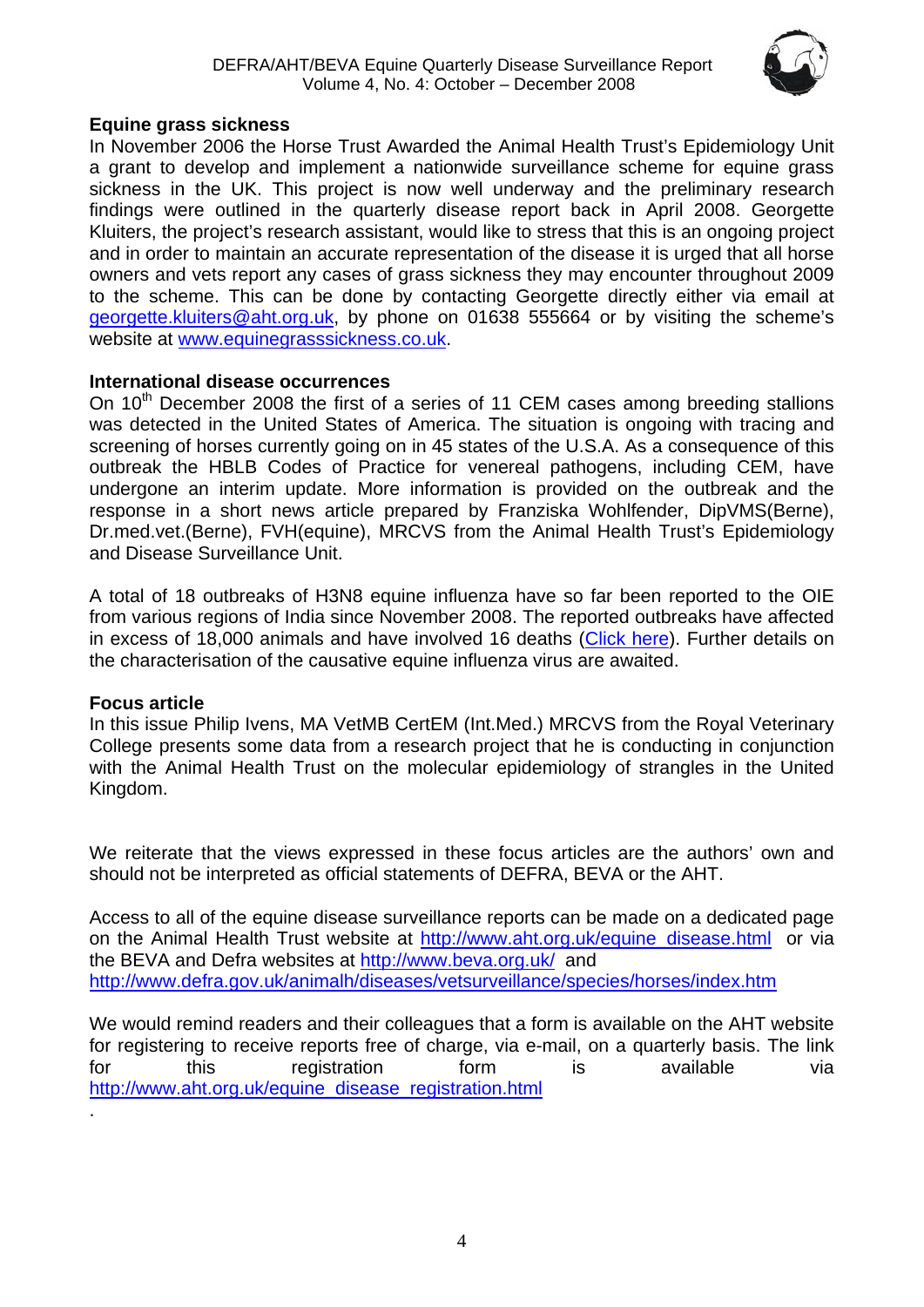

### **Virology Disease Report for the Fourth Quarter of 2008**

The results of virological testing for October to December 2008 are summarised in Table 1 and include data relating to equine viral arteritis (EVA), equine infectious anaemia (EIA) and West Nile virus (WNV) from the Veterinary Laboratories Agency (VLA), Weybridge. The sample population for the VLA is different from that for the other contributing laboratories, as the VLA's tests are principally in relation to international trade (EVA and EIA), although with recent Defra concessions VLA now provides testing for WNV as part of clinical work up of neurological cases on specific request and provided the local DVM has been informed.

### **Table 1: Diagnostic virology sample throughput and positive results for the fourth quarter 2008**

|                          |                                    |                                  | <b>Number of</b>                    |
|--------------------------|------------------------------------|----------------------------------|-------------------------------------|
|                          | Number of<br><b>Samples Tested</b> | <b>Number Positive</b>           | <b>Contributing</b><br>Laboratories |
| <b>Serological Tests</b> |                                    |                                  |                                     |
| <b>EVA ELISA</b>         | 1595                               | 10 <sup>#</sup>                  | 3                                   |
| EVA VN                   | 1144                               | 566#                             | 3                                   |
| <b>VLA EVA VN</b>        | 1977                               | $35^{\rm \scriptscriptstyle th}$ | 1                                   |
| EHV-1/-4 CF test         | 573                                | $13*$                            | 2                                   |
| EHV-3 VN test            | 1                                  | 1                                |                                     |
| ERV-A/-B CF test         | 330                                | $4^*$                            |                                     |
| Influenza HI test        | 367                                | 0*                               |                                     |
| EIA (Coggins)            | 144                                | 0                                | 2                                   |
| <b>EIA ELISA</b>         | 647                                | 0                                |                                     |
| VLA EIA (Coggins)        | 2152                               | 0                                | 1                                   |
| <b>VLA WNV (PRNT)</b>    | 3                                  | 0                                | 1                                   |
| Louping ill              | $\Omega$                           | 0                                | $\Omega$                            |
| <b>Virus Detection</b>   |                                    |                                  |                                     |
| EHV-1/-4 PCR             | 58                                 | $\mathbf 0$                      | 1                                   |
| <b>EHV-2/-5 PCR</b>      | $\overline{7}$                     | 4                                | 1                                   |
| Influenza NP ELISA**     | 256                                | 1                                | 2                                   |
| Influenza Directigen     | 70                                 | 0                                | 1                                   |
| Influenza VI in eggs     | $\mathbf 0$                        | 0                                | 1                                   |
| <b>EHV VI</b>            | 221                                | 1                                |                                     |
| <b>EVA VI/PCR</b>        | 1                                  | 0                                |                                     |
| <b>VLA EVA VI/PCR</b>    | 11                                 | 0                                | 1                                   |
| Rotavirus                | 21                                 | $\overline{2}$                   | 3                                   |

ELISA = enzyme-linked immunosorbent assay, VN = virus neutralisation, VLA = Veterinary Laboratories Agency, CF = complement fixation,

HI = haemagglutination inhibition, Coggins = agar gel immuno diffusion test, PCR = polymerase chain reaction, NP = nucleoprotein,

VI = virus isolation, EVA = equine viral arteritis, EHV = equine herpes virus, ERV = equine rhinitis virus, EIA = equine infectious anaemia

# = Seropositives include vaccinated stallions, \* = Diagnosed positive on basis of seroconversion between paired sera

\*\* = Regular readers may note a large increase in the number of NP ELISA tests performed in this year. This increase is largely due to new requirements for international equine movement. All horses travelling to Australia must now have 2 NP ELISA tests performed prior to travel. The figures above include tests performed for international trade purposes.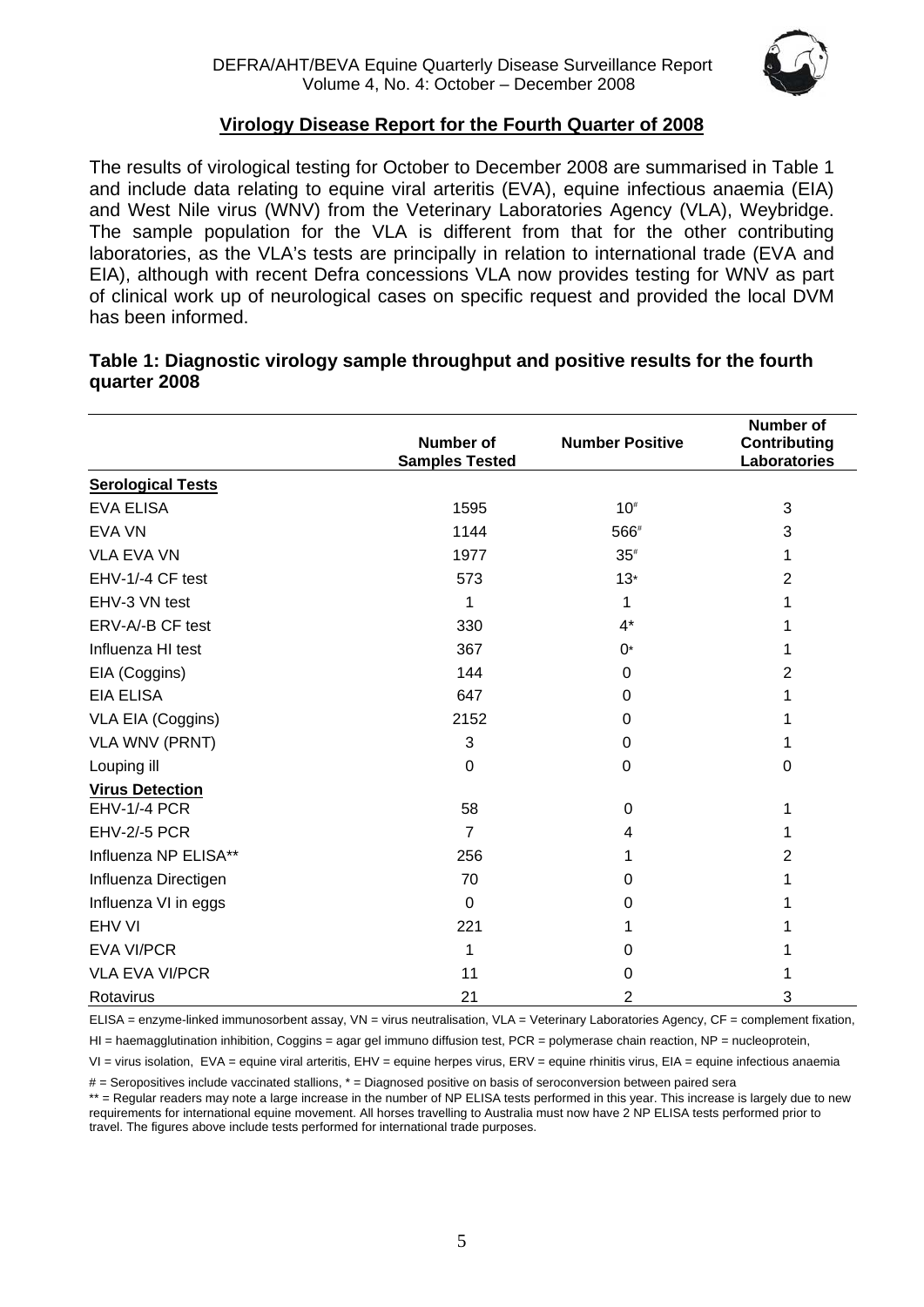

Of the 35 EVA VN positives detected by the VLA, 11 were from overseas requests, 14 were among export samples, two were import samples, one was a diagnostic sample and seven were private requests. The 11 semen samples received for virus isolation were all negative for EVA virus isolation after three passages in RK13 cell culture and negative for EVA by the one-tube RT-PCR. Four of these were diagnostic samples and seven were submitted for pre-export testing. The 2152 agar gel immuno diffusion tests for EIA (AGID; Coggins) were conducted for import or export purposes and they were all negative. The three samples tested for WNV using plaque reduction neutralisation test (PRNT) were all negative.

### **Virological Diagnoses for the Fourth Quarter of 2008**

### **EHV-1 Abortion**

One case of abortion due to EHV-1 infection was reported this quarter. The histopathological signs looked suspicious for EHV, but PCR has been consistently negative. Nevertheless immunostaining was positive for EHV-1 particularly in the liver. Tissues of the aborted Suffolk Punch fetus and placenta have subsequently been tested with a special PCR method based on the open reading frame 30 (ORF30). With the help of the ORF30 PCR, EHV-1 could be detected in fetal tissue but not in the placenta.

### **EHV-1 Neurological Disease**

One outbreak of neurological disease due to EHV-1 infection was reported in a polo yard with about 60 ponies. Three ponies were affected showing neurological signs such as ataxia, urinary retention, urinary dribbling and head tremor. They have all been referred to a clinic for supportive treatment. From the nasal pharyngeal swab of one of the ponies EHV-1 was isolated in tissue culture. None of the ponies has been vaccinated against EHV-1/-4.

### **Equine Influenza**

There was only one horse which gave a weak positive result on the equine influenza nucleoprotein (NP) ELISA this quarter. The horse was retested twice giving negative results both times and there were no other positives detected in the group. The horse in question was in transit from France. As the horse tested negative on two subsequent occasions, the initial weak positive result did not have an effect on the export.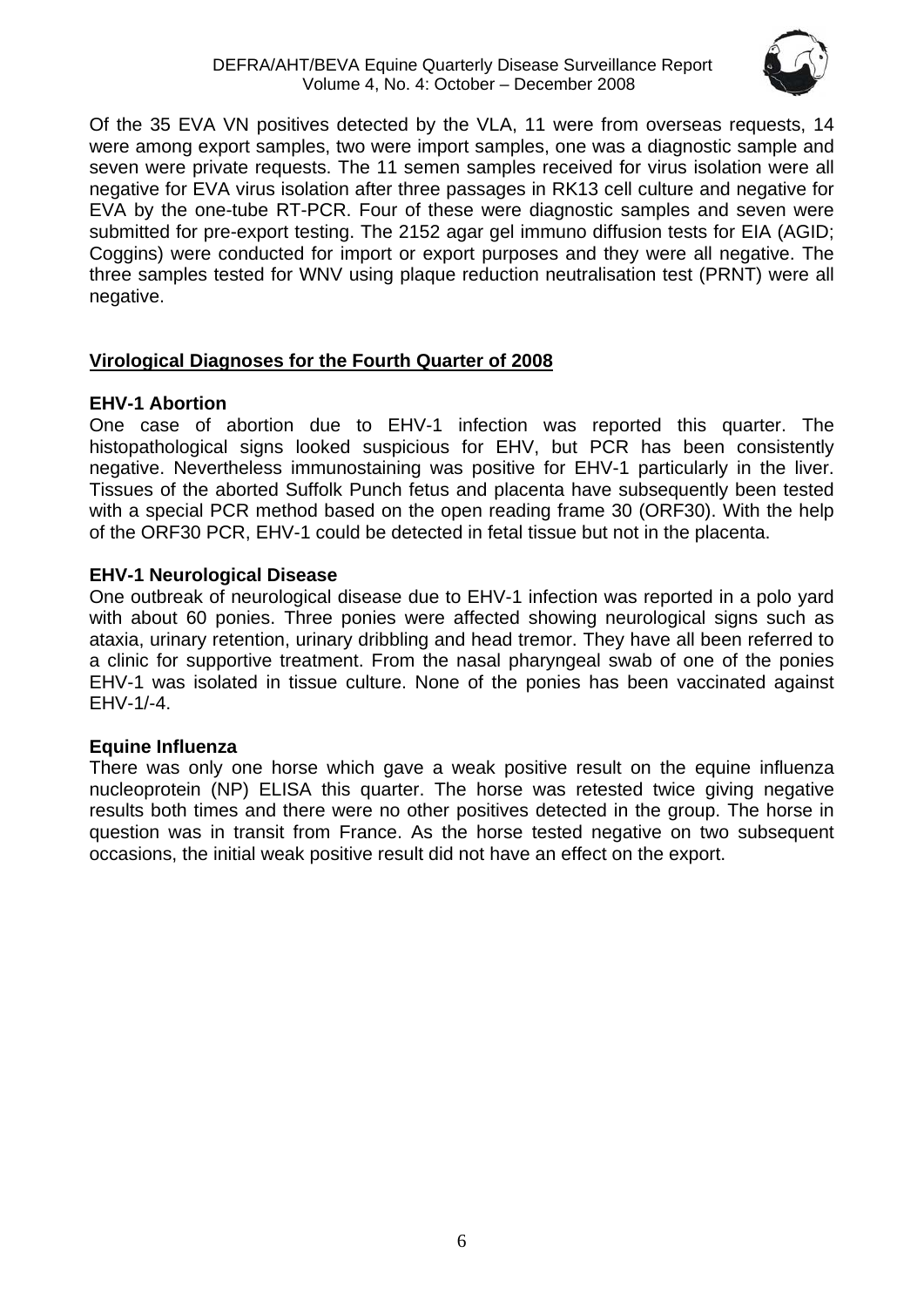

### **Bacteriology Disease Report for the Fourth Quarter 2008**

A summary of the diagnostic bacteriology testing undertaken by different contributing laboratories is presented in Table 2. For contagious equine metritis (CEM) 18 of 28 HBLB approved laboratories contributed data.

### VLA CEMO Data for the period October to December 2008

We are again pleased to include data relating to CEM testing from the Veterinary Laboratories Agency (VLA), in this quarterly report. The sample population for the VLA is different from that for the other contributing laboratories as the VLA tests are principally in relation to international trade. No isolates were identified as CEMO positive by HBLB laboratories.

#### **Table 2: Diagnostic bacteriology sample throughput and positive results for the fourth quarter 2008**

|                                              | Number of<br><b>Samples</b><br>Tested | <b>Number</b><br><b>Positive</b> | Number of<br>Contributing<br><b>Laboratories</b> |
|----------------------------------------------|---------------------------------------|----------------------------------|--------------------------------------------------|
| <b>CEMO (HBLB)</b>                           | 1262                                  | 0                                | 14                                               |
| <b>CEMO (VLA)</b>                            | 2086                                  | 0                                |                                                  |
| Klebsiella pneumoniae <sup>#</sup>           | 1257                                  | 3                                | 13                                               |
| Pseudomonas aeruginosa                       | 1257                                  | 5                                | 13                                               |
| Strangles*                                   | 2227                                  | 135                              | 15                                               |
| <b>Strangles PCR</b>                         | 1243                                  | 138                              | 2                                                |
| <b>Strangles ELISA</b>                       | 1055                                  | 199                              |                                                  |
| <b>Salmonellosis</b>                         | 328                                   | 8                                | 12                                               |
| <b>MRSA</b>                                  | 114                                   |                                  | 5                                                |
| <b>Clostridium perfringens</b>               | 83                                    | 6                                | 4                                                |
| <b>Clostridium difficile (toxin by ELISA</b> |                                       |                                  |                                                  |
| or immunochromatography)                     | 76                                    | 2                                | 3                                                |
| Cryptospridium                               |                                       | 0                                |                                                  |
| Lawsonia intracellularis**                   | 26                                    |                                  |                                                  |
| <b>Borrelia</b>                              | 13                                    |                                  |                                                  |

CEMO = contagious equine metritis organism (*Taylorella equigenitalis*); HBLB = HBLB accredited laboratories: # = capsule type 1.2.5; VLA = VLA reference laboratory**; \****Streptococcus equi* subsp*.equi*; MRSA = meticillin resistant *Staphylococcus aureus.* \*\* *Lawsonia intracellularis* identified using PCR applied to faeces

Of the eight reported samples testing positive for Salmonella spp., the serotypes of five samples are known after further testing by the VLA. Those five samples are included in the total of 24 samples tested by the VLA: 19 Salmonella spp. positive isolates representing 14 incidents. Twice *S. newport* was identified. One sample was untyped and the remaining 16 were *S. typhimurium* of which the most prevalent was *S. typhimurium 104* with 4 positives*.*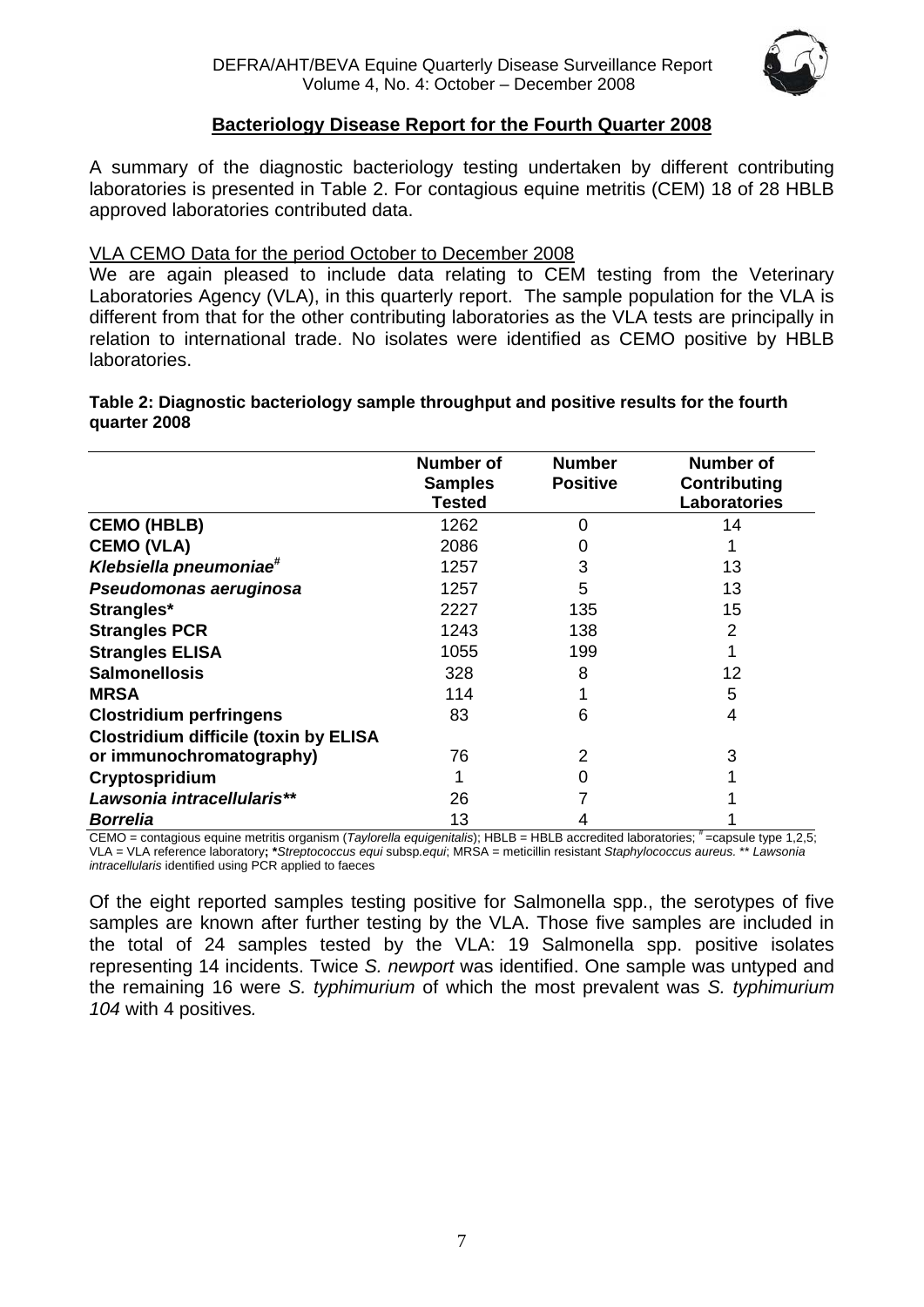

# **NEWS REPORT CEM in the U.S.A – reaction of the British horse industry**

Franziska Wohlfender, DipVMS(Berne), Dr.med.vet.(Berne), FVH(equine), MRCVS, Animal Health Trust, UK

In the U.S.A. a total of 11 stallions and three mares have been confirmed as positive for *Taylorella equigenitalis*, the causative organism of contagious equine metritis (CEM), as of 27<sup>th</sup> February 2009. Testing was performed by the National Veterinary Services Laboratories (NVSL) and consisted of pathogen isolation on culture. On 10<sup>th</sup> December 2008 semen from a Quarter horse stallion which was being routinely tested prior to export to Europe revealed a positive result. Three other stallions standing at the same premises in Kentucky have subsequently tested positive. Another three stallions in Indiana, three in Wisconsin and one in Texas also tested positive to CEM. The positive stallions included a 13 year old Friesian stallion which was imported into the United States in late 2004 and is currently located in Wisconsin. He has been epidemiologically linked to one of the three positive stallions in Indiana which stood at the affected Kentucky stud farm in 2008. The positive mares were located in three States: one in California, one in Illinois, and one in Wisconsin. Two were bred by artificial insemination with semen from a CEM positive stallion and one was bred by natural cover to a positive stallion. None of the mares were bred by the same stallion.

Semen from the CEM-positive stallions has been widely used across the U.S. and also in Canada. As a consequence of the contact tracing 45 U.S. states and six states in Canada (Alberta, Ontario, Quebec, New Brunswick, Saskatchewan and British Columbia) are testing for CEM. As of 27<sup>th</sup> February 2009 there were no CEM positive cases in Canada. A total of 84 exposed or positive stallions in 16 U.S. states and 530 exposed or positive mares in 44 U.S. states have been located so far. Another nine exposed horses, eight mares and one stallion, are still actively being traced in the U.S. All positive horses, and all exposed horses that have been located, are currently under quarantine or hold order. Testing and treatment protocols are being put into action for all located horses. Treatment consists of topical cleansing with disinfectants and systemic antibiotics. The source of the outbreak(s) is still inconclusive.

For additional information please visit the following web-sites: http://[www.oie.int](http://www.oie.int/)  [http://www.aphis.usda.gov](http://www.aphis.usda.gov/) http://www.inspection.gc.ca

In the UK, isolation of the contagious equine metritis organism (CEMO) is notifiable by law. In confirmed cases, Defra will initially ask breeders and veterinary surgeons to comply with the HBLB Code of Practice. The British horse industry has reacted to the current CEM-outbreak in the U.S. by issuing an update of the HBLB Code of Practice, which is reproduced below: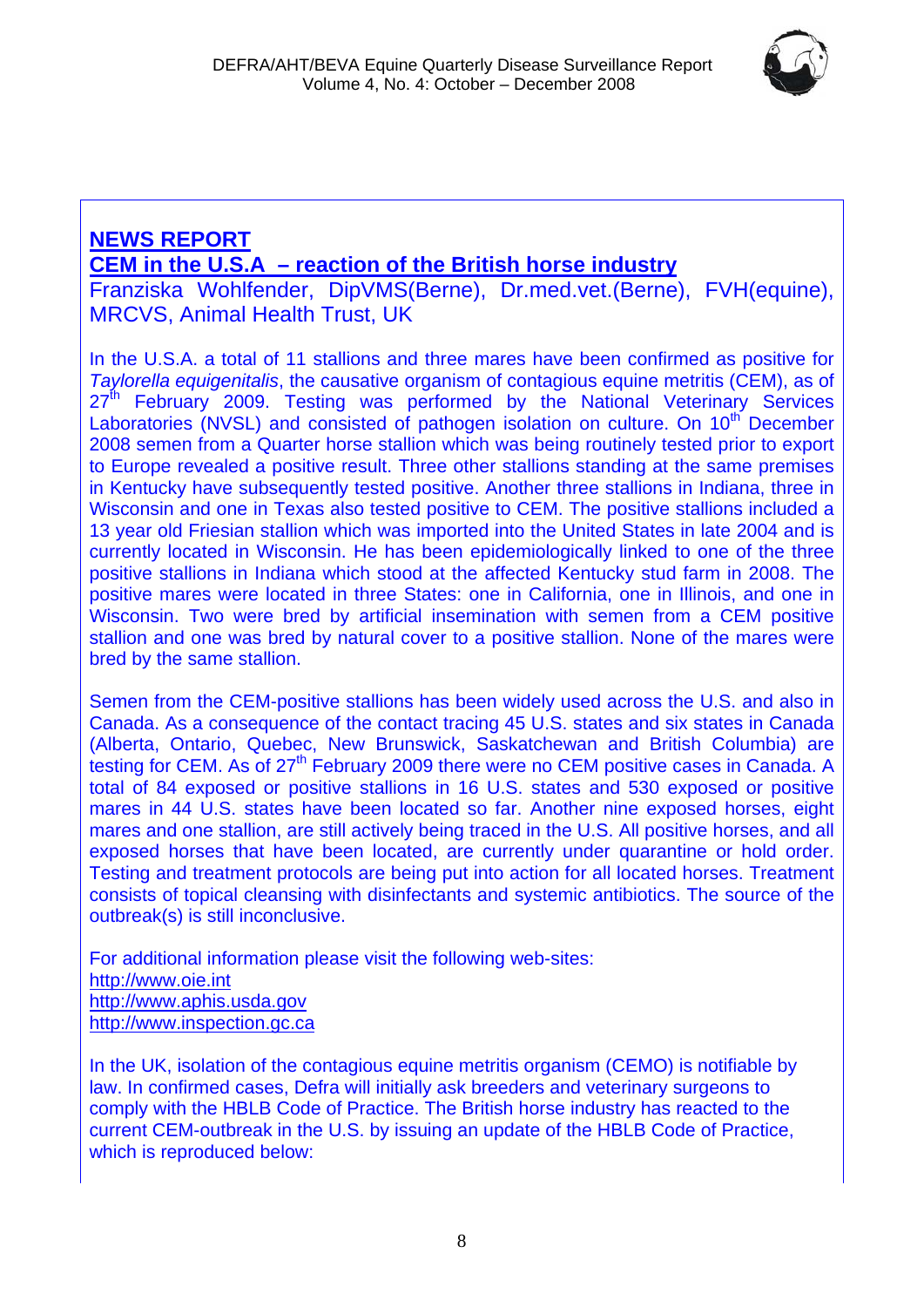



52 Grosvenor Gardens London SW1W0AU Telephone: 020 7333 0043 Facsimile: 020 7333 0041 e-mail: hblb@hblb.org.uk

### **INTERIM UPDATE TO HBLB CODES OF PRACTICE ON CEM – JANUARY 2009**

The United States Department of Agriculture has reported the isolation of Taylorella equigenitalis, the cause of Contagious Equine Metritis (CEM), from multiple horses in multiple states of USA and in Canada. As a result, the Horserace Betting Levy Board's (HBLB) Codes of Practice sub committee make the following recommendations for the 2009 season:

- All mares imported into the participating countries (France, Germany, Great Britain, Ireland and Italy), who have been in North America (USA and Canada) since 1<sup>st</sup> January 2008 are considered 'high risk'.
- Two clitoral swabs (fossa and sinuses) should be taken at least seven days apart and an endometrial swab taken during an oestrus period prior to covering.
- Full culture results (aerobic and microaerophilic) should be obtained from an HBLB Approved Laboratory (GB) or other National Approved Laboratories in France, Germany, Ireland or Italy.
- Swab results should be obtained before covering and mare that has been in North America after 1<sup>st</sup> January 2008.

The HBLB Codes of Practice are available online at <http://www.hblb.org.uk/sndFile.php?fileID=21>

Copies are also available on request from [equine.grants@hblb.org.uk](mailto:equine.grants@hblb.org.uk) or telephone 020 7259 8375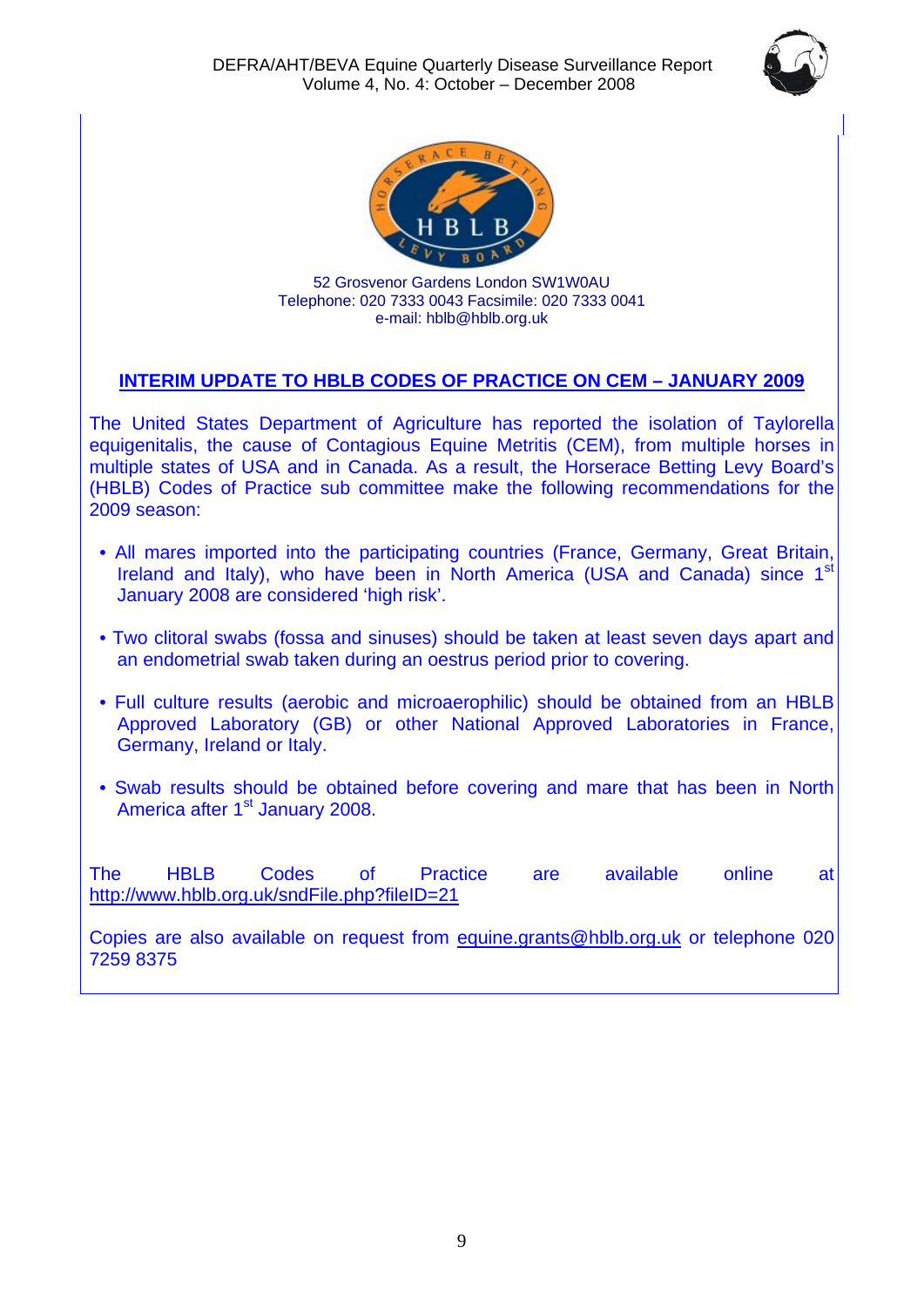

# **FOCUS ARTICLE**

**The molecular epidemiology of strangles in the United Kingdom** Philip Ivens MA VetMB CertEM (Int.Med.) MRCVS, Royal Veterinary College, UK

*Streptococcus equi* is the causative agent of strangles and is one of the most commonly diagnosed and important infectious disease of horses world-wide. The disease is characterised by pyrexia followed by profuse nasal discharge and abscessation of the lymph nodes of the head and neck. The majority of infected horses recover from strangles and eliminate *S. equi* over a 4–6 week period. However, up to 10% of recovered horses continue to shed *S. equi* intermittently for prolonged periods after clinical signs have resolved. It is increasingly recognised that sub-clinical carriage of *S. equi* is fundamental to the persistence of this infection between outbreaks.

Although strangles has a high welfare and economic cost to the equine industry, very little is so far known about the temporo-spatial and molecular epidemiology of the disease. Strangles is not notifiable in the UK and there are few published data on the geographical locations of strangles outbreaks in the UK and, although it is speculated that they may exist, it is not known whether geographical 'hot spots' of disease occur. Since the beginning of 2008 the Animal Health Trust (AHT) and Royal Veterinary College (RVC) have been collecting data to conduct some preliminary studies on the temporo-spatial and molecular epidemiology of strangles in the UK.

'DNA fingerprinting' techniques such as multilocus sequence typing (MLST) have been used widely in epidemiological surveillance of bacterial infections, such as those caused by *Staphylococcus aureus*, enabling quick and reliable differentiation of different bacterial strains. However, *S. equi* isolates collected from several continents and spanning a period of 27 years were all found by MLST to be sequence type (ST)-179 or a single locus variant ST-151, suggesting that this method does not have sufficient discriminatory power to study the molecular epidemiology of *S. equi* infection. Variability in a surface protein of *S. equi* called the M-protein (SeM) has recently been found, making the gene encoding SeM potentially suitable for single locus sequence typing (SLST), another molecular epidemiological tool. In human medicine, SLST of the M-protein of the Lancefield group A streptococcus *Streptococcus pyogenes*, has been used to study the epidemiology of this pathogen and in disease surveillance.



A pilot study conducted by the AHT and RVC applied SLST molecular SeM typing to 95 *S. equi* isolates submitted to the AHT's diagnostic laboratory during 2008. This preliminary study has provided some provisional evidence for qualitative temporal and geographical clustering of related outbreaks that might be consistent with regional differences in occurrence of strangles in the UK, although obvious caution is required in interpretation of these pilot data from only a single testing laboratory.

Figure 1: County-level distribution of veterinary practices submitting 95 *S. equi* positive clinical isolates examined by the AHT diagnostic laboratory during 2008.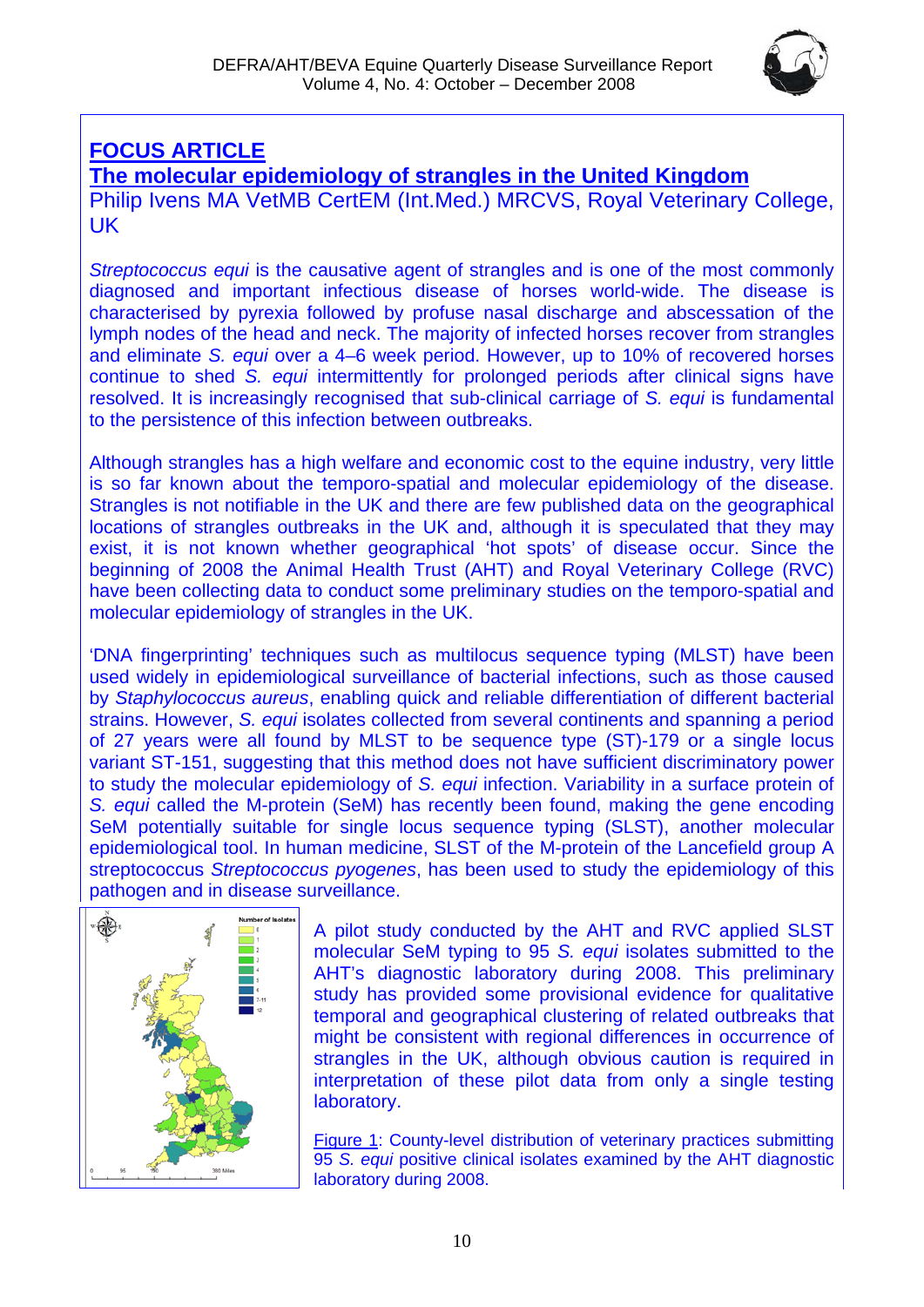### DEFRA/AHT/BEVA Equine Quarterly Disease Surveillance Report Volume 4, No. 4: October – December 2008



It is emphasised, however, that the way that these data have been collected (i.e. from only a single laboratory) means that they cannot be taken to indicate the likely relative frequency of strangles occurrence in individual counties but more likely reflects biases in the submission to the laboratory that collected the isolates.

The 95 SeM typed *S. equi* samples were collected from 92 horses on 78 premises and were submitted from 53 veterinary practices. The median age of affected horses was 9 years old and they were of a mixture of breeds and genders. The 95 *S. equi* isolates represented 18 different SeM alleles, with the most frequent being SeM-9 and SeM-7, which were distributed throughout the UK. Less frequently identified alleles were restricted to defined geographical areas. At a more local level it was possible to see apparent phylogenetic clustering and clear differentiation of outbreaks based on these clusters (Figure 2, which shows colour coding of SeM alleles that share greatest sequence identity).



Figure 2: Evidence for temporal and spatial clustering or exclusion of *S. equi* SeM types in A) south west and B) north west England in 2008

These data demonstrate the discriminatory capability of SeM typing as some outbreaks in relatively close geographical proximity were clearly associated with different alleles, precluding any likely epidemiological link between them. For example, a SeM-8 outbreak in Cheshire was unrelated to a SeM-59 isolate recovered by a vet in Greater Manchester or other SeM-9 and SeM-51 isolates recovered from Cheshire (Figure 2 B).

**This work and Philip Ivens' scholarship in Equine Medicine and Equine Infectious Diseases at the RVC is generously supported by Intervet/Schering-Plough Animal Health.**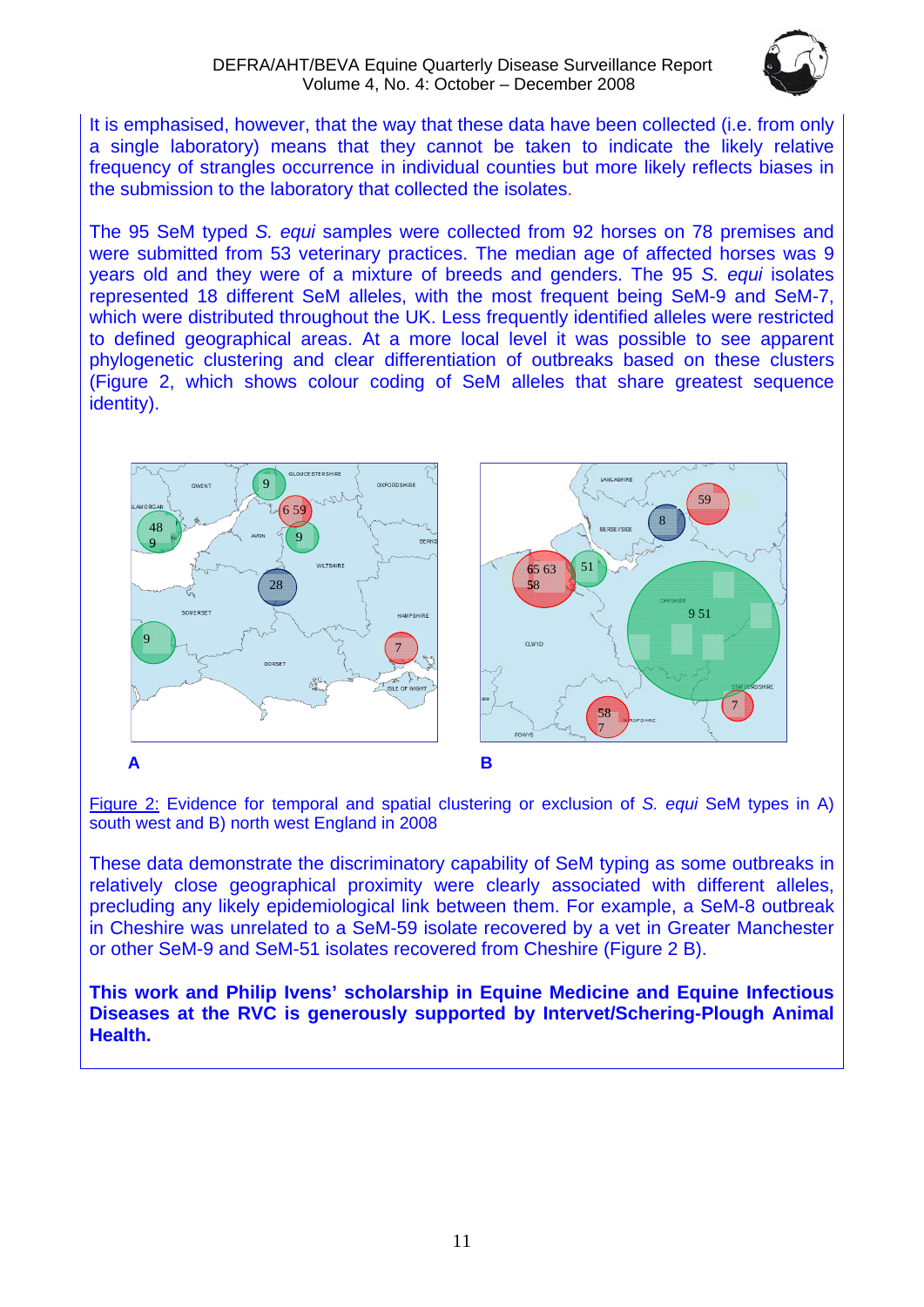

### **Toxic and Parasitic Disease Report for the Fourth Quarter 2008**

A summary of diagnostic toxicosis and parasitology testing undertaken by contributing laboratories is presented in Tables 3 and 4 respectively. Results for toxicosis are based on histopathologically confirmed evidence of disease only (where applicable).

### **Table 3: Diagnostic toxicosis sample throughput and positive results for fourth quarter 2008**

|                       | <b>Number of</b><br><b>Samples</b><br><b>Tested</b> | <b>Number</b><br><b>Positive</b> | Number of<br>Contributing<br>Laboratories |
|-----------------------|-----------------------------------------------------|----------------------------------|-------------------------------------------|
| <b>Grass Sickness</b> |                                                     |                                  |                                           |
| Hepatic toxicoses     | 9                                                   |                                  |                                           |
| Atypical myopathy     |                                                     |                                  |                                           |

### **Table 4: Diagnostic parasitology sample throughput and positive results for the fourth quarter 2008**

|                                    | <b>Number of</b><br><b>Samples</b><br><b>Tested</b> | <b>Number</b><br><b>Positive</b> | <b>Number of</b><br><b>Contributing</b><br>Laboratories |
|------------------------------------|-----------------------------------------------------|----------------------------------|---------------------------------------------------------|
| <b>Endoparasites</b>               |                                                     |                                  |                                                         |
| Ascarids                           | 872                                                 | 31                               | 9                                                       |
| Cyathostomes                       | 1381                                                | 280                              | 12                                                      |
| Dictyocaulus                       | 665                                                 | $\overline{2}$                   | 7                                                       |
| <b>Strongyles</b>                  | 1413                                                | 202                              | 13                                                      |
| Tapeworms (ELISA based<br>testing) | 15                                                  | 5                                | 3                                                       |
| Tapeworms (Faecal exam)            | 1357                                                | 16                               | 9                                                       |
| Trichostrongylus                   | 30                                                  | 12                               | 1                                                       |
| Strongyloides                      | 1371                                                | 18                               | 12                                                      |
| Oxyuris equi                       | 68                                                  | 1                                | $\overline{2}$                                          |
| Fasciola                           | 104                                                 | 6                                | 1                                                       |
| Coccidiosis                        | 34                                                  | 1                                | 1                                                       |
| <b>Ectoparasites</b>               |                                                     |                                  |                                                         |
| <b>Mites</b>                       | 479                                                 | 1                                | 12                                                      |
| Lice                               | 237                                                 | 4                                | 10                                                      |
| Ringworm                           | 473                                                 | 157                              | 14                                                      |
| Dermatophilus                      | 254                                                 | 16                               | 10                                                      |
| Candida                            | 15                                                  | 1                                | 1                                                       |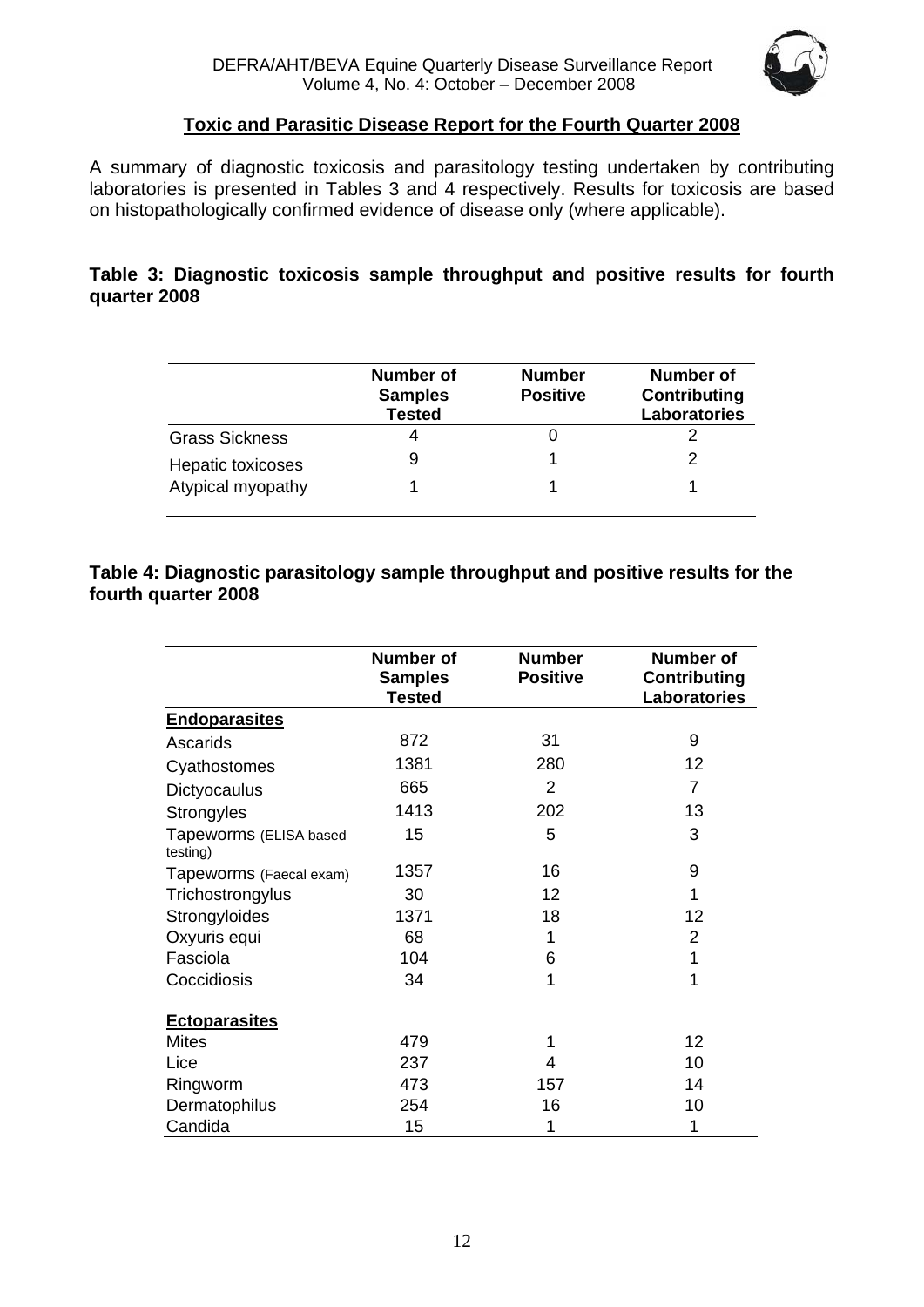

### **Report on Post Mortem Examinations for the Fourth Quarter 2008**

### **East Anglia**

### *Sixty three cases were examined inclusive of 42 aborted fetuses*

Of the aborted fetuses examined this quarter, acute or chronic umbilical cord torsion was suspected as the precipitating cause in 20/42 cases.

A thoroughbred fetus aborted at 9 months gestation was found to have a 20cm long umbilical hernia, which contained the entire small intestine, large parts of the colon, and portions of the spleen and stomach. This same fetus had additional malformations involving the eyes, forehead and hind limbs.

A thoroughbred fetus aborted at 256 days gestation exhibited severe, multifocal, necrotising hepatitis. Molecular tests for EHV-1 and -4, and immunohistochemistry for *Leptospira spp*., were negative. Immunohistochemistry for EHV antigens revealed weak positive staining in the liver. It was thought that this fetus may have survived EHV infection earlier in gestation, but succumbed subsequently to liver damage.

One thoroughbred fetus was aborted within an intact allantochorion at approximately 9 months of gestation. Histology showed a marked placentitis, and *E. coli* was cultured from fetal heart blood, fetal stomach and allantochorion.

Premature placental separation was reported in another aborted fetus, and two more cases of placentitis were detected but no further details are known.

A thoroughbred fetus was aborted at approximately 240 days of gestation, concurrent with severe peritonitis in the mare. The main finding during the fetal *post mortem* was a large mass arising from the pleural surface of one lung. Histologically, the pleural mass was found to be a poorly differentiated primary embryonal neoplasm, and there was multifocal to diffuse mineralisation and degeneration in the allantochorion.

Six other thoroughbred fetuses were examined, but no definite cause of the abortion could be identified. A further nine aborted fetuses were submitted for EHV clearance only; all were found to be negative.

An eight month old thoroughbred colt with a of four months history of progressive ataxia was found to have moderate, chronic, myelin and axonal degeneration in the cervical spinal cord at the level of C4. The location of the lesion at C4 is notable as C3-C5 and is one of the most common sites of Wobbler's syndrome in yearlings.

Chronic spinal cord compression was diagnosed in one horse following gross *post mortem* examination and histology.

An 11 year old Friesian cross gelding was euthanized because of progressive severe ataxia, slight head tremor and slight holding of the head to the left. The cause of the neurological signs was not determined by gross *post mortem* examination or by histological examination of randomly selected samples of CNS. However, infectious causes were excluded.

Lethal white syndrome was reported as the cause for one neonatal death.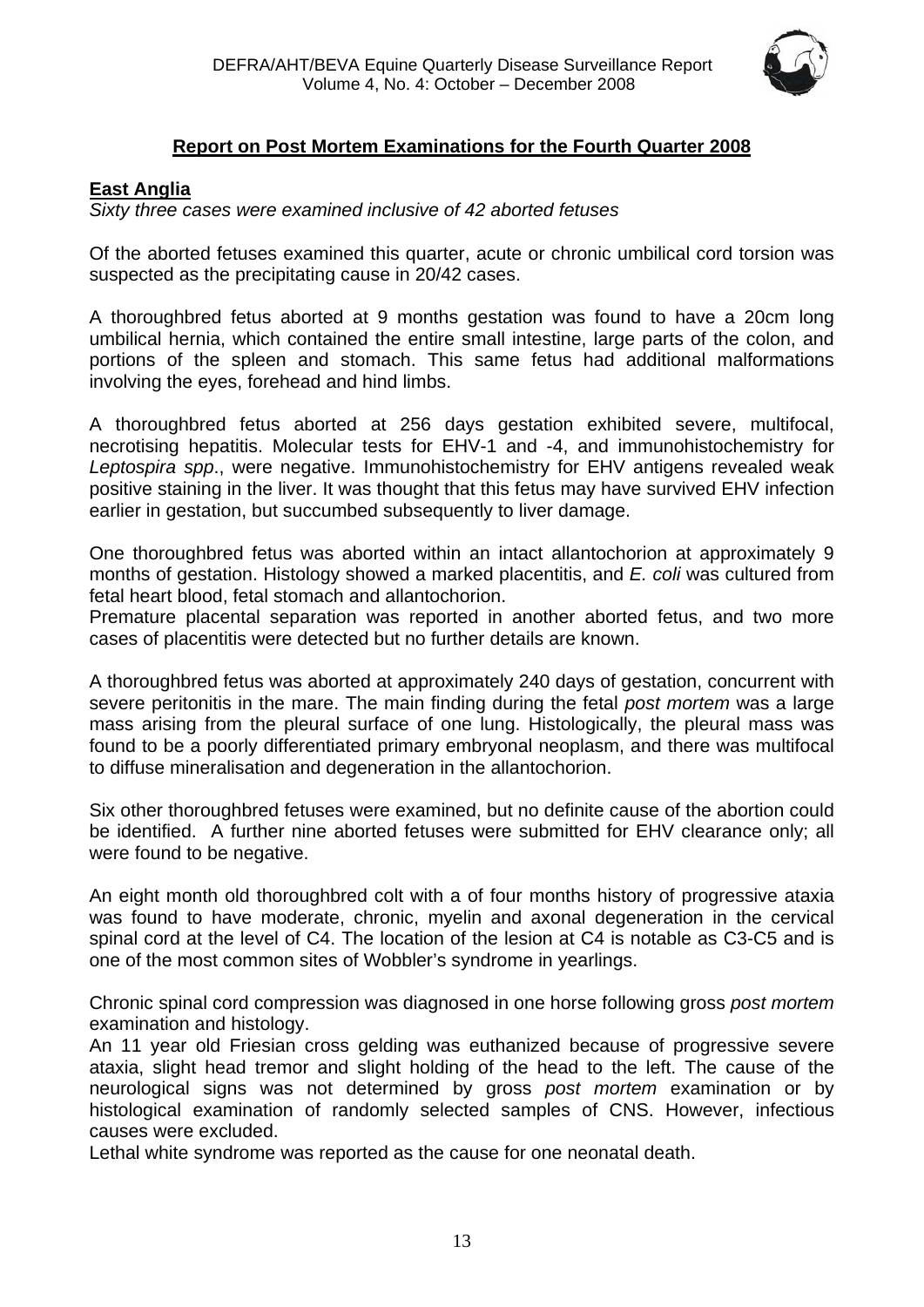### DEFRA/AHT/BEVA Equine Quarterly Disease Surveillance Report Volume 4, No. 4: October – December 2008



Three gastrointestinal cases were examined. The first animal showed a colonic infarct. The second animal was diagnosed with small intestinal epiploic entrapment and strangulation. The third case was a nine year old gelding which underwent surgery for the repair of a mandibular fracture. He developed diffuse diarrhoea and pyrexia soon after surgery, collapsed and died. The *post mortem* examination revealed severe haemorrhagic colitis and enterocolitis complicated by septicaemia.

A three year old Warmblood colt was examined after collapsing and dying within minutes after an intramuscular injection with Penicillin (administered for the treatment of respiratory disease). The only significant gross findings were haemorrhage and myonecrosis of varying intensity at sites of intramuscular injections. It was thought that death in this case was most likely due to an anaphylactic-type reaction, secondary to inadverted intravascular injection of procaine penicillin, or other hypersensitivity.

A three year old Grevy's zebra was sent for *post mortem* examination. It was the second zebra that died at the same zoo within a 4 day period. It was found to be thin, have a severe colonic ascarid infestation, gastric ulceration, evidence of a skeletal myopathy and periodontal disease. A vitamin E/selenium deficiency was considered as a possible underlying cause for skeletal muscle lesions.

A seven year old thoroughbred stallion collapsed on the gallops post exercise. Gross *post mortem* examination found severe, extensive, bilateral pulmonary haemorrhage, considered to be of significant severity to account for the sudden death of the horse. The cause of death remained undetermined in a two year old thoroughbred colt that also collapsed on the gallops. Due to the absence of significant pathological findings, the most likely cause of death was considered to be fatal cardiac arrhythmia.

In two further cases cardiac disease was recorded. This included an animal with aortic vulvulitis and left sided cardiac failure and another with septic endocarditis.

Focal streptococcal abscessation in the spleen and adjacent structures secondary to ingestion and gastrointestinal perforation of a wire foreign body was found in a six year old Irish cob gelding.

Single cases of lymphoid leukaemia, chronic extensor tendon infection with abscessation, chronic laminitis, perilaryngeal oedema with bacterial infection, myofibre necrosis of respiratory muscles, subcutaneous haemorrhages and uterine artery haemorrhage in a parturient mare were also reported.

### **Home Counties**

*Thirteen cases were examined this quarter* 

Three neurologic cases were reported. These comprised an eight year old Warmblood gelding with instability of vertebrae C7-T1 (wobbler); a six year old male Irish Sport horse with left laryngeal hemiparalysis; and a ten year old thoroughbred cross mare with a cholesteatoma.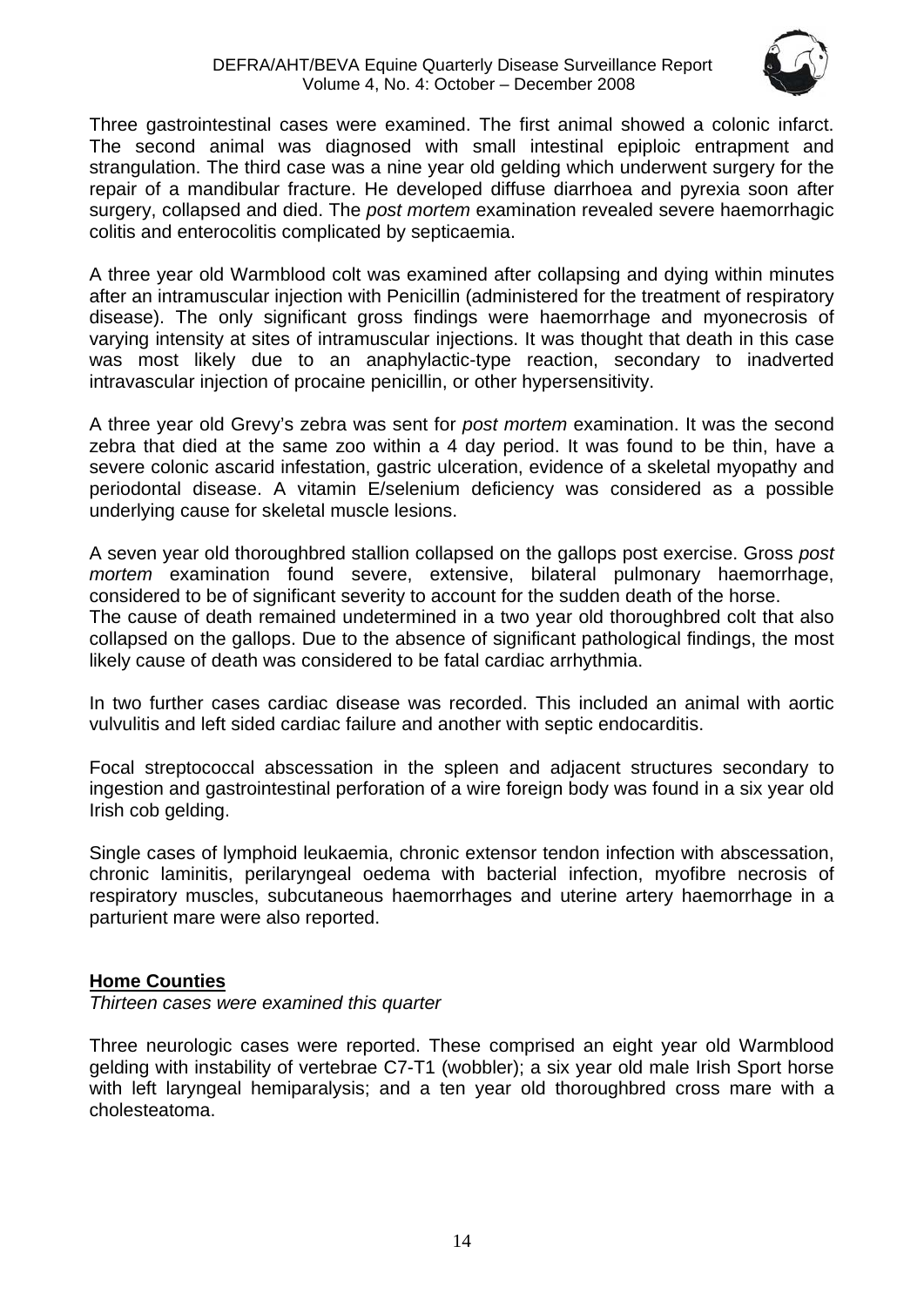

Four gastrointestinal cases were examined. A 14 year old Warmblood mare was found to have strangulation of the small intestine by a pedunculated lipoma. Two geldings, six and 15 year old respectively, were found to have acute toxaemia. A 15 year old polo pony mare was found to have colonic perforation by a wire with subsequent suppurative peritonitis.

Two cases of neoplastic disease were seen, one that involved a 31 year old pony mare with a pituitary adenoma, and a 35 year old Palomino mare with a squamous cell carcinoma of the tonsils.

One musculoskeletal case was examined. A ten year old male Connemara was found to have chronic-active mixed tendonitis and tenosynovitis.

Chronic liver failure and hepatic encephalitis was confirmed through *post mortem* examination in a 28 year old mare.

Two welfare cases were reported: A 6 month old Cob cross and an aged pony mare both showed severe intestinal parasitism and secondary infections.

### **South West**

*Nineteen cases were examined during this quarter* 

No cause of death was found in an ataxic donkey also showing additional neurological signs.

Seven gastrointestinal cases were seen. These comprised one case of caecal infarction (suspected parasitic/ thromboembolic), one case of intestinal herniation through the epiploic foramen; one case of gastric impaction, rupture and peritonitis; a case of gastric impaction and ulceration; a donkey with gastric stasis; and finally two donkeys with typhlocolitis.

One respiratory case was found to be aspiration pneumonia with ulcerative tracheitis.

No cause of death was found in a horse that collapsed on the gallops (suspected ventricular arrhythmia).

Three musculoskeletal cases were reported, one of which was a fibrinous arthritis.

One donkey was diagnosed at *post mortem* with a focal cholangiocarcinoma.

Three welfare cases were reported including an emaciated donkey (ecto- and endoparasits/ hepatopathy), a thin donkey with dental disease which died because of gastrointestinal disease and a recumbent animal which had to be euthanized and where no cause was identified.

Furthermore two cases of sudden death with an unknown cause were reported.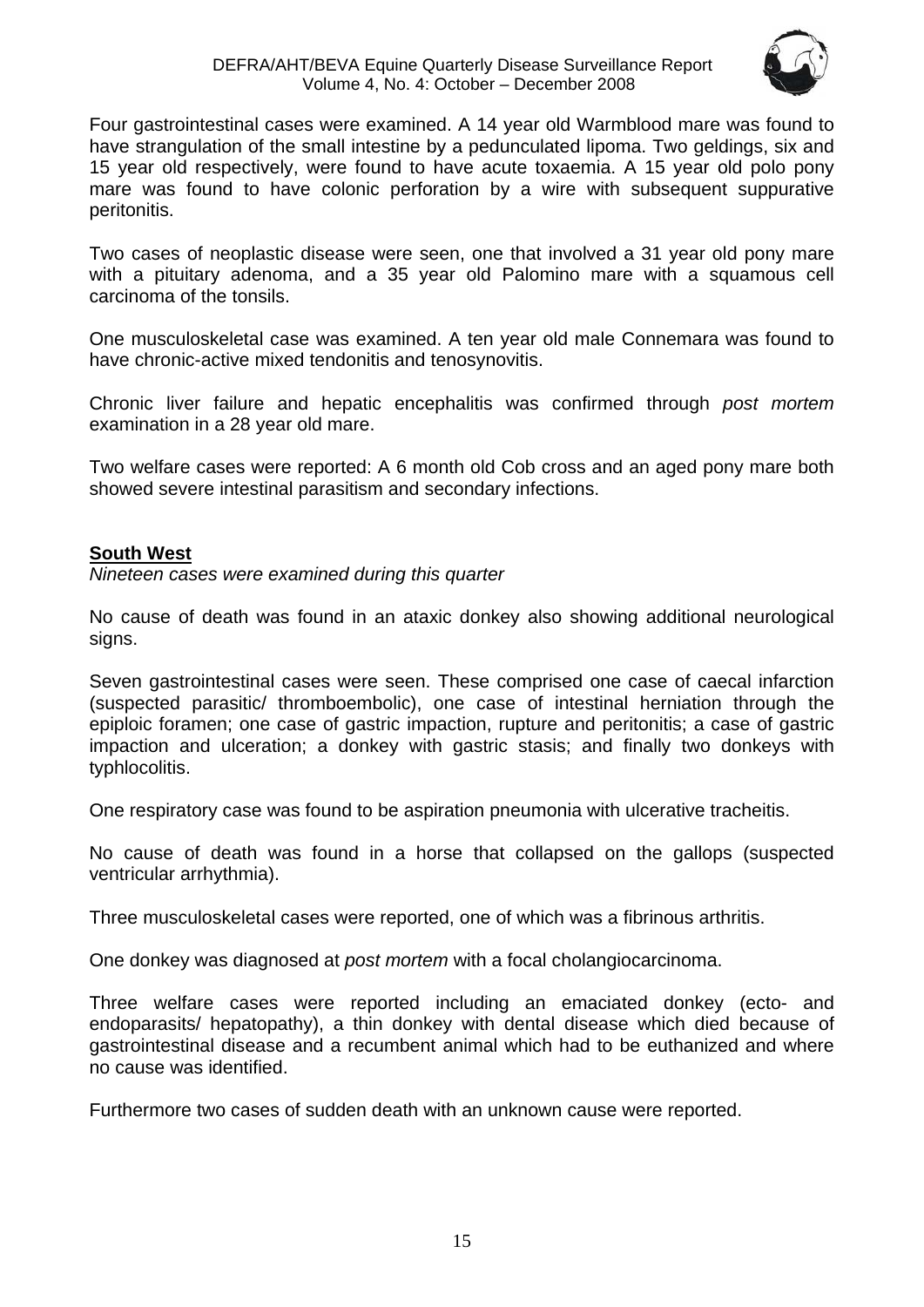

### **Northern England**

*Seven post mortem examinations were reported in this quarter*

The cases examined included two cases of gastric rupture, three cases of intestinal ruptures at surgery, one case of large colon infarction, and a case with haemothorax of unknown aetiology.

### **Scotland**

*Fifteen horses for post mortem examination and 33 single samples (including biopsies) were submitted in this quarter. Please note that only the significant findings are reported in the following paragraph.* 

A five month old, male Clydesdale foal was submitted for gross *post mortem* examination following post-anaesthetic ataxia. The most significant lesion was severe, multifocal to coalescing, acute myelomalacia and haemorrhage in the T12-sacrum region, which was considered consistent with post-anaesthetic myelomalacia.

A six year old Warmblood mare submitted for *post mortem* examination presented with a 22x15x12cm, firm to hard mass extending laterally, medially and dorsally from the body of the right mandible. Histological features of the mass were consistent with invasive neoplasia, most likely of epithelial origin. Squamous cell carcinoma was the main differential diagnosis; however, some cytological features were not entirely typical of this neoplasm, with areas of the mass displaying features more suggestive of ameloblastoma.

A ten year old thoroughbred gelding presented with severe, diffuse, acute, necrotising and ulcerative typhlitis and colitis, following an unrelated surgical procedure and NSAIDs administration. Subcutaneous oedema, and pulmonary haemorrhages and oedema were also noted, suspected to have occurred due to increased vascular permeability secondary to septicaemia/toxaemia and fluid therapy. The aetiology of the colitis remains unclear. Bacteriology of the large and small intestines yielded no pathogenic bacteria. Possible causes may include clostridial infections and salmonellosis, although the administration of NSAIDs cannot be ruled out as contributing to disease.

Additional *post mortem* cases included three cases of acute, and one case of sub-acute, grass sickness; one case of disseminated malignant melanoma; a case of fibrinoproliferative synovitis and arthritis; one case of severe chronic laminitis, and one case of myonecrosis and cellulitis.

Nine muscle biopsies were examined: Diagnoses included two cases of equine polysaccharide storage myopathy, one case with mild myopathic changes and one case of neurogenic muscular atrophy. Remaining muscle samples did not show significant pathological changes.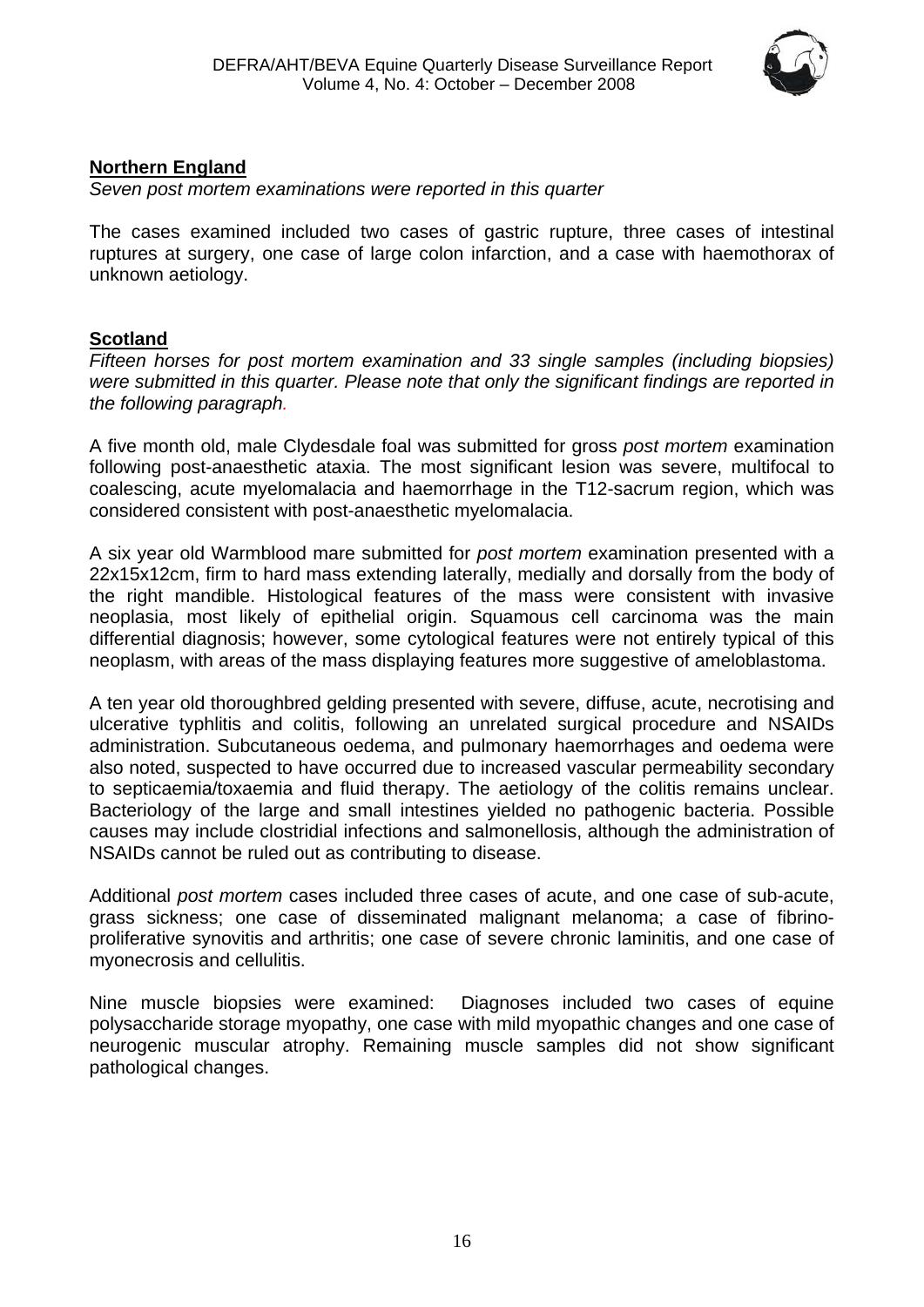### DEFRA/AHT/BEVA Equine Quarterly Disease Surveillance Report Volume 4, No. 4: October – December 2008



Skin biopsy submissions comprised one case of superficial perivascular dermatitis, a lipoma and a case of eosinophilic granuloma. Oral biopsies comprised a case of acanthomatous epulis, and an epithelial tumour, respectively. Biopsy tissue from a sinus mass indicated the presence of an organising haematoma. A round cell tumour, mostly probably lymphoma, was diagnosed in a biopsy submission from the palate. Other diagnoses from various submitted specimens included suppurative fungal keratitis; eosinophilic enteritis; suppurative peritonitis; mild, diffuse, chronic enteritis.

### **Northern Ireland**

*Eight equine post mortem cases were examined during this quarter*.

The cases examined included three equine feti in which no significant pathogens were detected and the cause of abortion was not established.

A yearling filly was submitted for *post mortem* examination with a history of weight loss and loose faeces. The carcase was in poor body condition and slightly oedematous. The large intestine was distended with very fluid contents. There were many lymphatic nodules along the mesenteric attachment and the mucosa had a slightly frosted appearance with cyathostomes embedded in it. Cyathostome profiles were evident in the mucosa on histology, along with a mixed inflammatory infiltrate including eosinophils.

An adult pony died after a sudden onset illness and was submitted for *post mortem* examination. The carcase was very congested. Petechial haemorrhages were present on the serosal surfaces of the small intestine and intestinal contents were fluid and dark brown in colour. There were ecchymotic haemorrhages in the mesenteries. The liver was firm, fibrous and yellow in colour. Histology of the liver showed haemosiderosis and heavy peri-lobular fibrosis with numerous encapsulated eosinophilic foci (possibly parasitic). The haemosiderosis was confirmed by Perls' stain.

An eight year old standard bred stallion was examined *post mortem* after showing clinical signs of colic. A single tear, approximately 30cm long, with haemorrhages at the edges, was found along the greater curvature of the stomach. Stomach contents were found in the peritoneum and there was extensive fibrinous peritonitis. In a similar case, the cause of sudden death in a six-month-old foal was found to be gastric rupture with resultant fibrinous peritonitis. Approximately 20kg of forage and whole grains were found in the peritoneum. A tear, approximately 25cm in length, was present in the greater curvature of the stomach with haemorrhages along the edges.

A two year old donkey in poor body condition was examined *post mortem*. On gross examination there was atrophy of the cardiac fat, extensive subcutaneous oedema and fluid, bloody small and large intestinal contents. On histology of the liver there was mild centrilobular vacuolation of hepatocytes. No parasitic ova were detected. These postmortem findings would suggest dietary insufficiency.